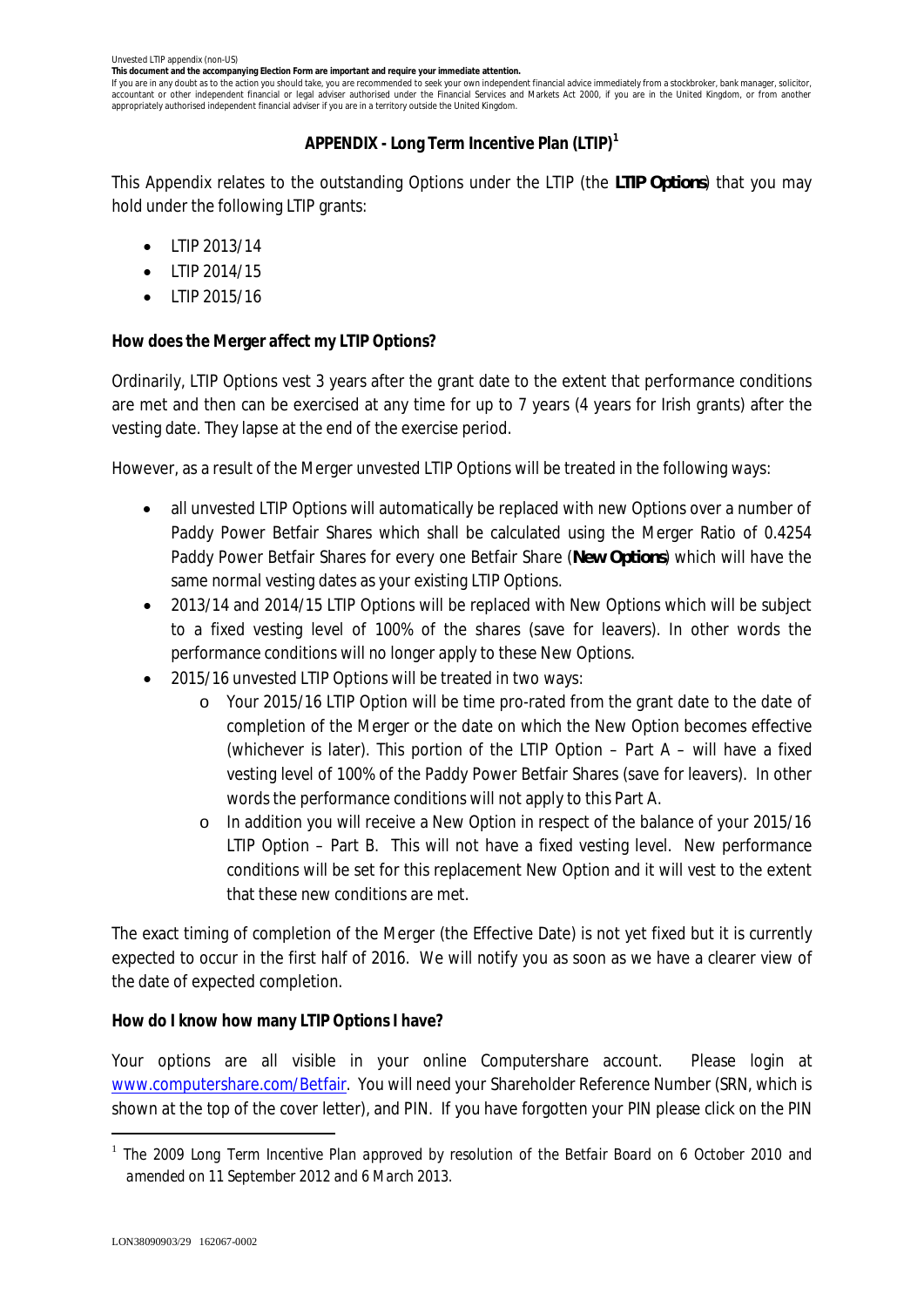reminder or call Computershare on +44 (0) 370 707 4010 or email them at betfair@computershare.co.uk.

# **What are the terms of the New Options?**

Your unvested LTIP Options will be replaced by New Options which will have the same vesting dates as the original LTIP Options. The Merger Ratio of 0.4254 Paddy Power Betfair Shares for every one Betfair Share will be used to calculate the number of Paddy Power Betfair Shares under the New Options, rounded up to the nearest whole share.

The number of Paddy Power Betfair Shares under your New Option will increase by a number of Paddy Power Betfair Shares equal in value to the dividends that would have been paid if you had held the number of Paddy Power Betfair Shares under your New Option as a shareholder on each dividend record date occurring during the period between the date of grant of the New Option and the date you exercise your New Option, assuming all such dividends would have been reinvested in Paddy Power Betfair Shares.

## *2013/14 and 2014/15 LTIP Options*

A New Option will be granted in place of each of your 2013/14 LTIP Options and 2014/15 LTIP Options. Each New Option (the 2013/14 New Option and the 2014/15 New Option) will be subject to a fixed vesting level of 100% and will vest on the vesting date of the original LTIP Option.

### *2015/16 LTIP Options*

The number of Betfair Shares under your 2015/16 LTIP Option will be multiplied by the Merger Ratio of 0.4254 Paddy Power Betfair Shares and rounded up to the nearest whole share (giving a number of Paddy Power Betfair Shares – *N*) and then divided into two parts – Part A and Part B - and two matching replacement New Options will be granted, each with different terms as follows:

The number of Paddy Power Betfair Shares under **Part A** of the New Option is calculated as: N multiplied by X/Y (where X is the number of days from the grant date to the date of completion of the Merger or the date on which the 2015/16 New Option becomes effective (whichever is later) and Y is 1096) rounded up to the nearest whole share.

The number of Paddy Power Betfair Shares under **Part B** of the New Option is calculated as: N minus the number of Paddy Power Betfair Shares under Part A of the New Option.

For example, if completion of the Merger happens on 31 January 2016, and you hold a 2015/16 LTIP Option over 500 Betfair Shares granted on 1 July 2015:

- · 500 Betfair Shares multiplied by 0.4254 gives 213 Paddy Power Betfair Shares (when rounded up to the nearest whole share).
- Part A: 213 multiplied by 215/1,096ths equals 42 (when rounded up to the nearest whole share). Accordingly, part of the existing 2015/16 LTIP Option will be replaced with a Part A New Option over 42 Paddy Power Betfair Shares with a vesting date of 1 July 2018. Part A will have a guaranteed vesting level of 100% of the 42 Paddy Power Betfair Shares.
- Part B: 213 minus 42 equals 171. Accordingly, the remaining part of the existing 2015/16 LTIP Option will be replaced with a Part B New Option over 171 Paddy Power Betfair Shares